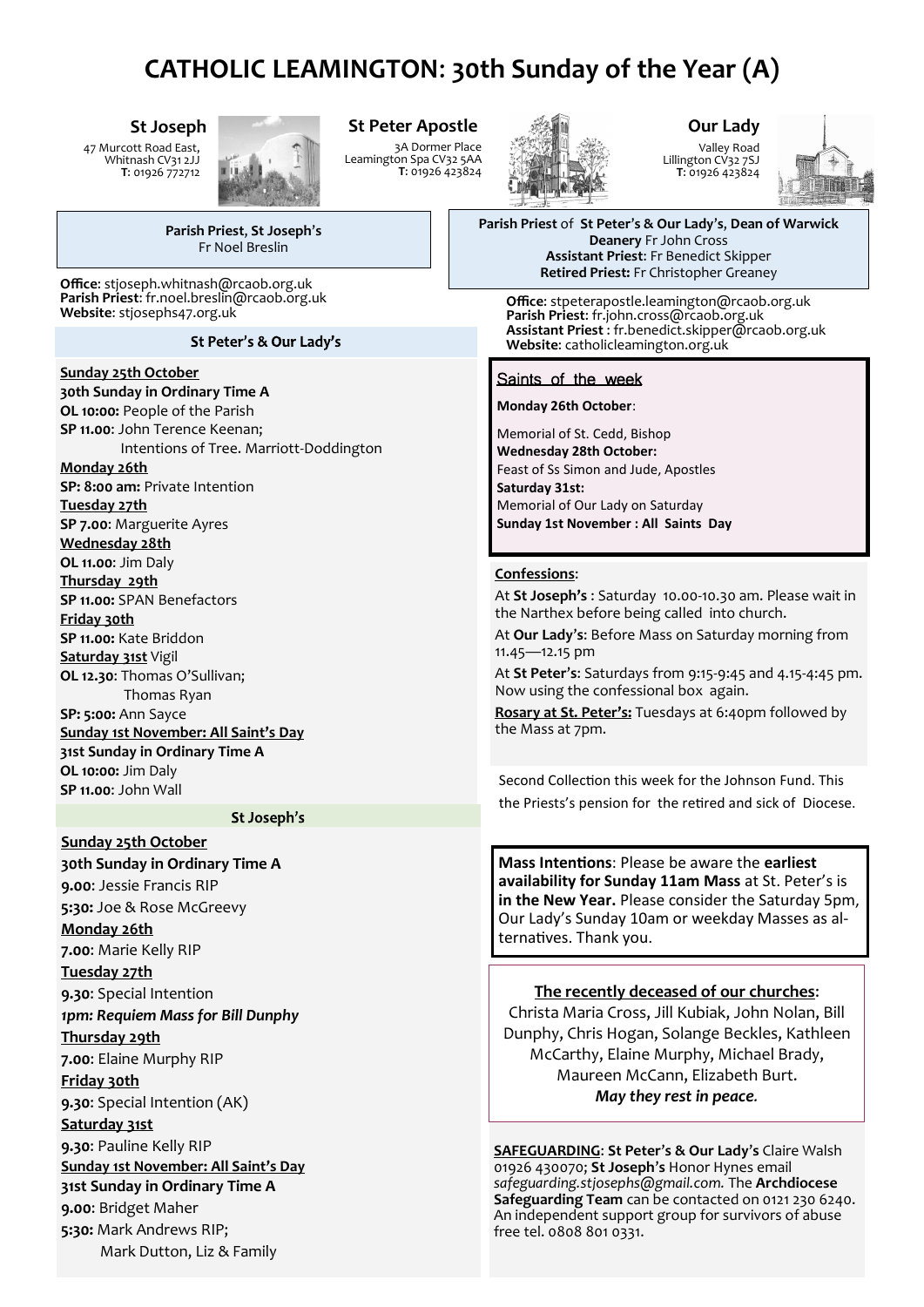*Items for the newsletter should be sent by 1 pm Wednesday to stpeterapostle.leamington@rcaob.org.uk Or St Joseph's stjoseph.whitnash@rcaob.org.uk* 

**Our prayers for the Sick :** Giovanni Allurlino, Edward Behan, Pam Brambles, Mary Craig, Mario Fasi, Edna Hale, Eileen Hiorns, Jo Holleron, Estelle Holmes, John Ireson, Mist Johnson, David Kendall, Mgr Christopher Lightbound, Antonina La Spisa, Nathaniel Manning, Kate Miles, Paula Newton, Jim Olexa, Fr Malcolm Prince, Ann Reilly, Marie-Clare Banner, Patricia Robinson, Peggy Rowlands, Marjorie Smedley, Luke Sweeney, Terena Tam, Terry Tam, George Wall, Elizabeth Weston, Peter Wright & all those at home, or in the nursing homes & hospitals of the parish.

**Lord Jesus**, **watch over all who suffer and are in pain**. **Bless all those who care for them**.